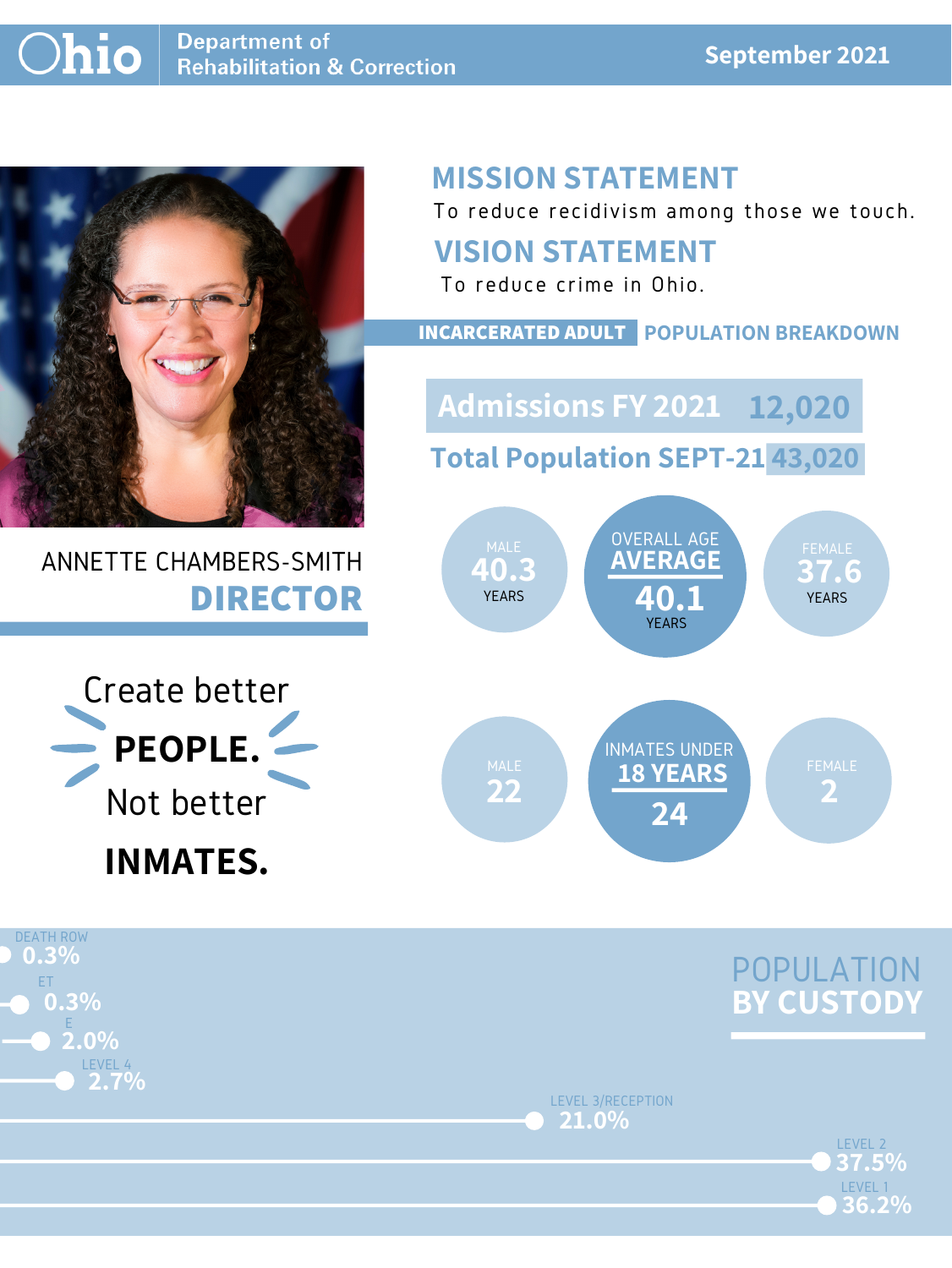#### Other Race 1,538







# INMATE RELEASES



Executions Since February 1999 Executions Calendar Year to Date **0 56**

### **Monthly Community Supervision Count**

| Total FY 2021                              | 18,671 |
|--------------------------------------------|--------|
| <b>Releases to Supervision</b>             | 14,505 |
| To Parole                                  | 156    |
| To Post Release Control                    | 9,387  |
| To Transitional Control/Treatment Transfer | 3,501  |
| To Judicial Release                        | 1,461  |
| <b>Releases Without Supervision</b>        | 4,127  |
| Miscellaneous Releases                     | 39     |
| *Excludes Deaths                           |        |

# Total Corrections Officers (CO)

| <b>Community Control</b>    | 3,997  |
|-----------------------------|--------|
| <b>Interstate Compact</b>   | 3,209  |
| <b>Intervention in Lieu</b> | 585    |
| <b>Judicial Release</b>     | 615    |
| <b>PRC/Parole</b>           | 20,018 |

## **Staff Profile** Total Staff **11,432**

Inmate To Correction Officer Ratio **6.3:1**

Total Parole Officers (PO)

#### **6,101**

**526**